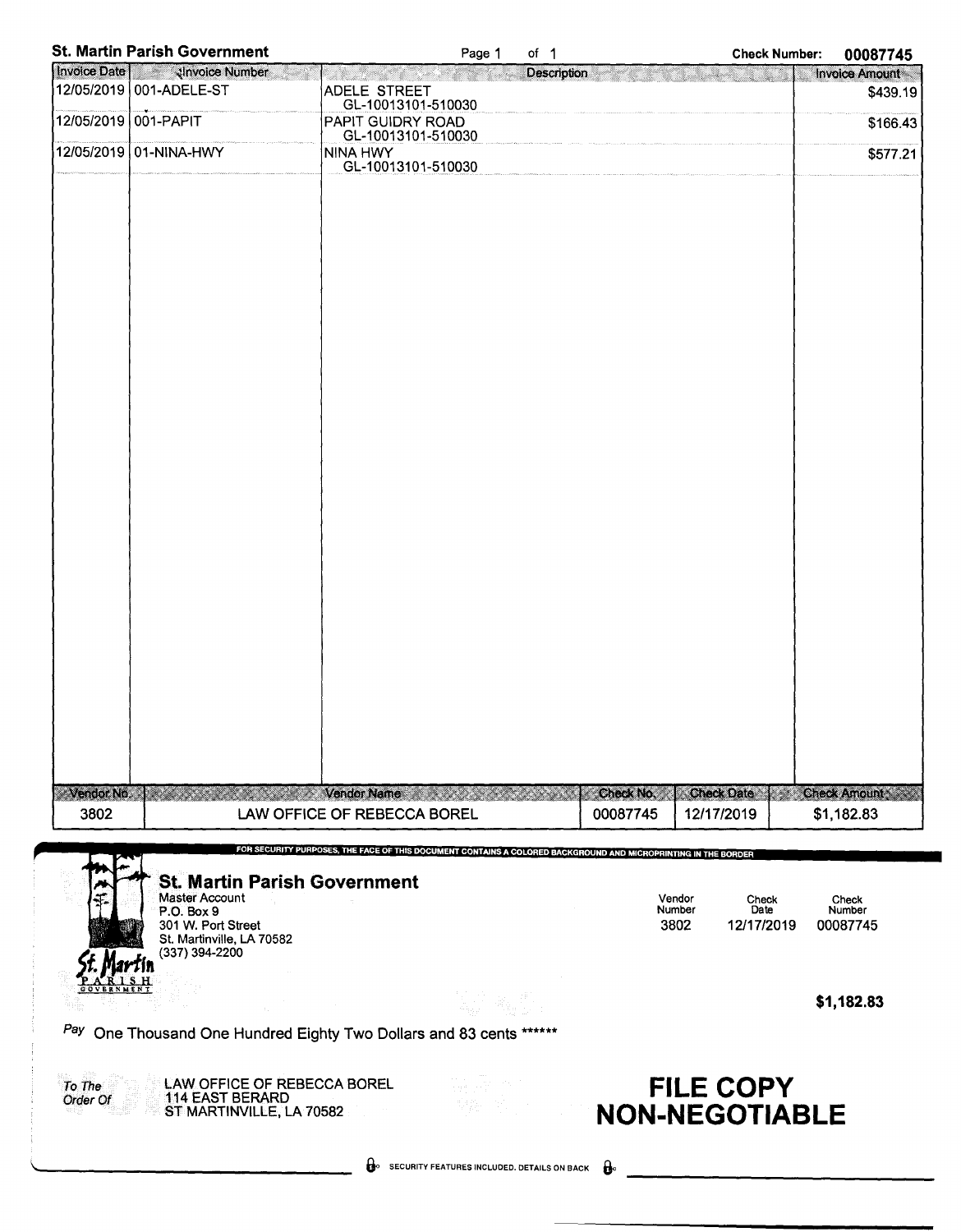$\bar{\phantom{a}}$ 

 $\bar{\mathcal{L}}$ 

 $\binom{10}{5}$ is a linear environmental means proposed a construction of these lines of the second state of the second state of the second state of the second state of the second state of the second state of the second state of the sec  $\times$ ENDORSE OPECK HERE

 $\frac{4}{5}$ 

**DO NOT WRITE / SIGN / STAMP BELOW THIS LINE<br>DEPOSITORY BANK ENDORSEMENT<br>DEPOSITORY BANK ENDORSEMENT** 

 $\sum_{i=1}^{n}$ 

 $\frac{1}{2}$  ,  $\frac{1}{2}$  ,  $\frac{1}{2}$  ,  $\frac{1}{2}$  ,  $\frac{1}{2}$  ,  $\frac{1}{2}$  ,  $\frac{1}{2}$  ,  $\frac{1}{2}$  ,  $\frac{1}{2}$ 

 $\bullet$ 

 $\hat{\boldsymbol{\beta}}$ 

 $\ddot{\phantom{0}}$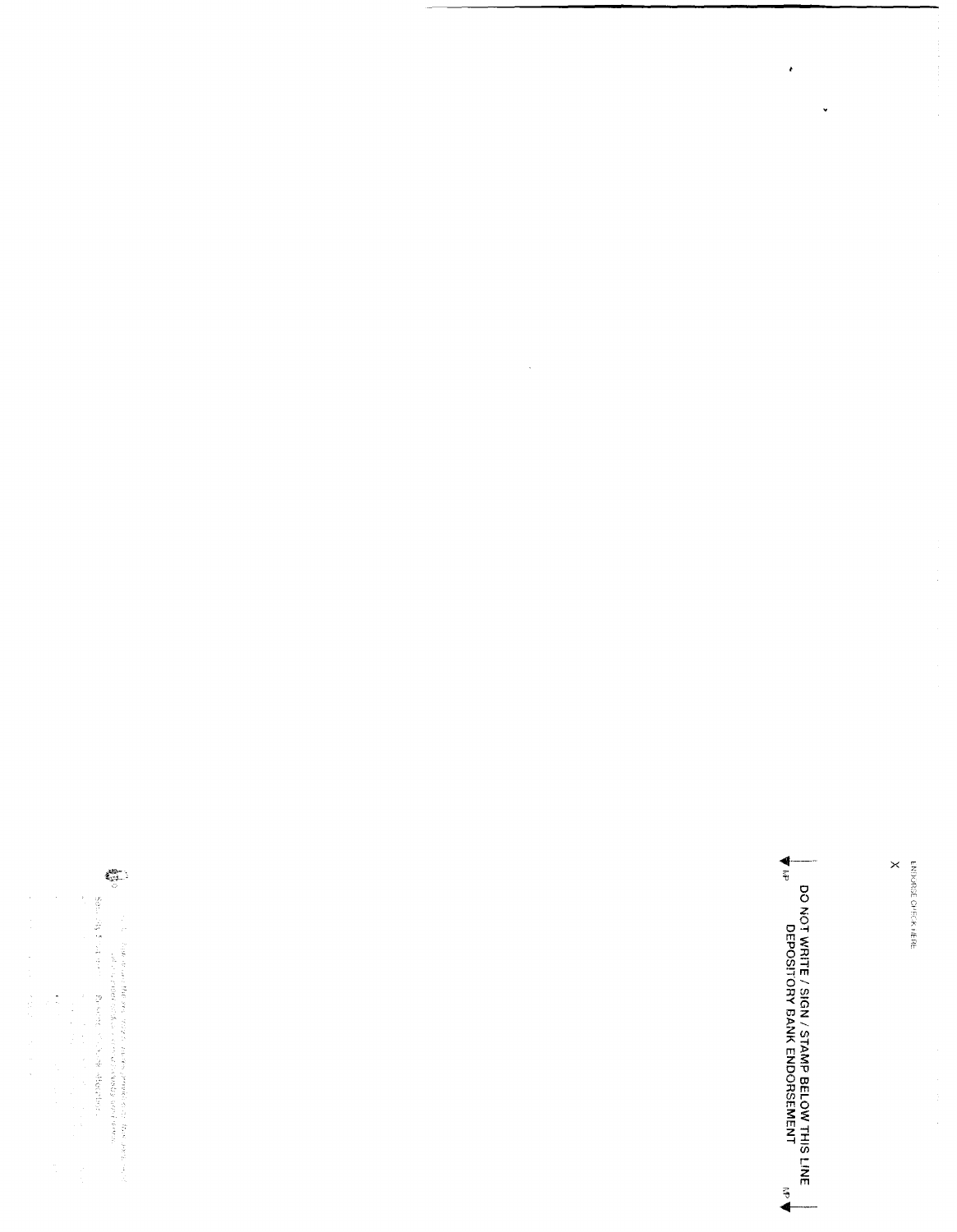## Law Office of Rebecca Borel NO ICE

114 East Beard Street St. Martinville, Louisiana 70582 Phone: 337-366-9333 Fax: 337-242-2062

#### BILLTO

**Chester Ceaders** Saint Martin Parish Government 301 West Port Street St. Martinville, Louisiana 70582

 $\frac{1}{2}$  $\boldsymbol{\beta}$ 

| 11/20/19 |
|----------|
|          |

12/20/19 Services rendered for 1140 Nina Highway Breaux Bridge, La 70517

| <b>DESCRIPTION</b>           | QTY                                | <b>UNITPRICE</b> | AMOUNT       |          |
|------------------------------|------------------------------------|------------------|--------------|----------|
| LUKE BUI- Curator Fee        | $\mathbf 1$                        | \$125.00         |              | \$125.00 |
| NHE THI NGUYEN- Curator Fee  | 1                                  | \$125.00         |              | \$125.00 |
| PATRICA CHARLOT- Curator Fee | 1                                  | \$125.00         |              | \$125.00 |
| LESLIE BARNUM - Curator Fee  | $\mathbf{1}$                       | \$125.00         |              | \$125.00 |
| <b>CMRR</b>                  | 4                                  | \$6.85           |              | \$27.40  |
| <b>PAPER</b>                 | 32                                 | \$0.33           |              | \$10.56  |
| <b>ENVELOPES</b>             | 8                                  | \$0.50           |              | \$4.00   |
| <b>TECHE NEWS</b>            | $\mathbf{1}$                       | \$33.05          |              | \$33.05  |
| <b>POSTAGE</b>               | 4                                  | \$0.55           |              | \$2.20   |
|                              |                                    |                  |              |          |
|                              |                                    |                  |              |          |
|                              |                                    |                  |              |          |
|                              |                                    |                  |              |          |
|                              |                                    |                  |              |          |
|                              |                                    |                  |              |          |
| Thank you for your business! | <b>SUBTOTAL</b><br><b>TAX RATE</b> |                  | 577.21       |          |
|                              |                                    |                  |              |          |
|                              | <b>TAX</b>                         |                  |              |          |
|                              | <b>TOTAL</b>                       |                  | \$<br>577.21 |          |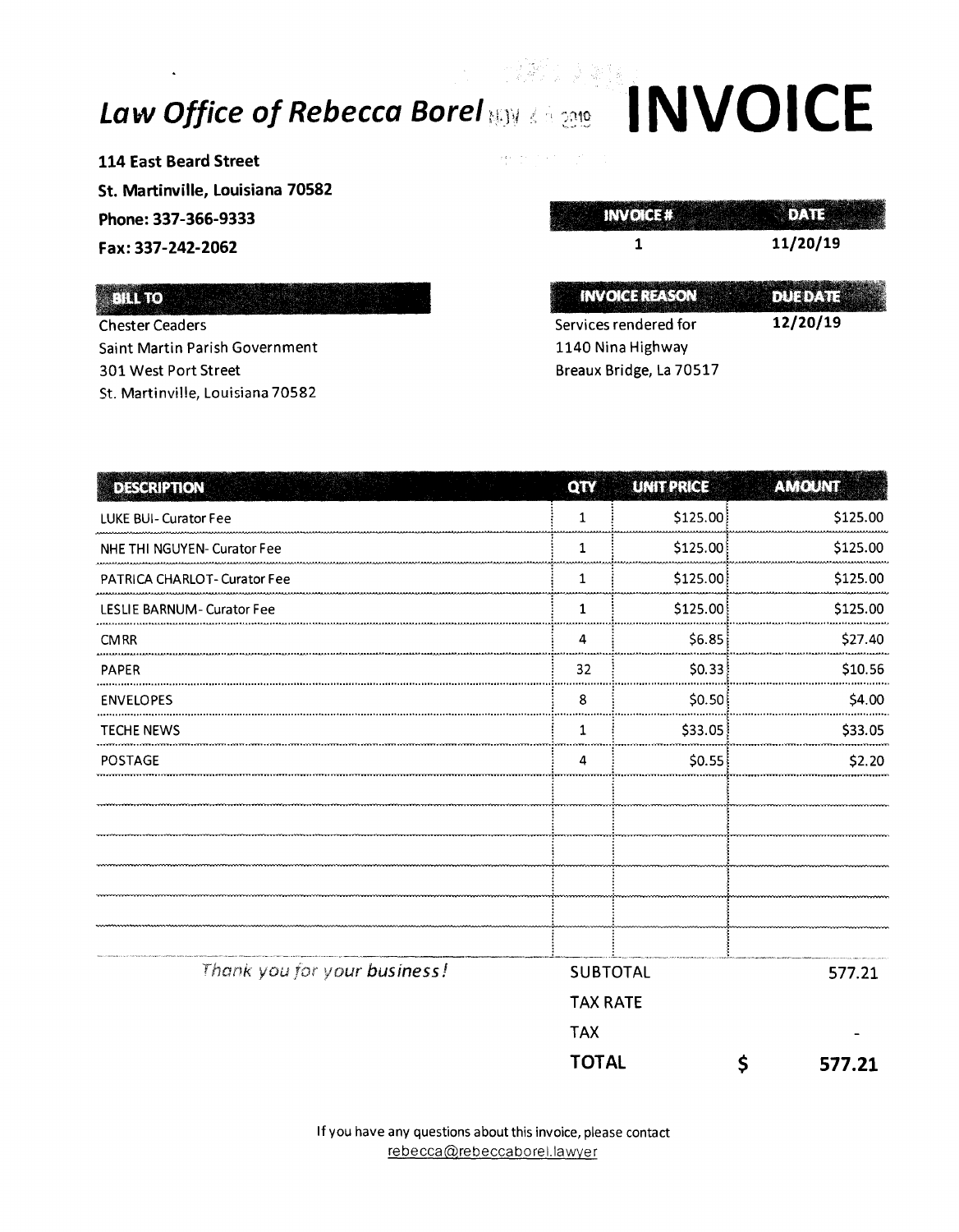### Law Office of Rebecca Borel

114 East Beard Street St. Martinville, Louisiana 70582 Phone: 337-366-9333 Fax: 337-242-2062

#### **ENADO**

**Chester Ceaders** Saint Martin Parish Government 301 West Port Street St. Martinville, Louisiana 70582

**INVOICE** 

 $\gamma$ ว10

 $\frac{1}{2} \sum_{i=1}^{2} \frac{1}{2} \sum_{j=1}^{2} \frac{1}{j} \sum_{j=1}^{2}$ 

| <b>INVOICE REASON</b>   | 0.01110  |
|-------------------------|----------|
| Services rendered for   | 12/20/19 |
| 1023 Adele Street       |          |
| Breaux Bridge. La 70517 |          |

| <b>DESCRIPTION</b>                     | QTY                         | <b>UNIT PRICE</b> | AMOUNT      |
|----------------------------------------|-----------------------------|-------------------|-------------|
| <b>ANTHONY WILLIAMSON- Curator Fee</b> |                             | \$125.00          | \$125.00    |
| DEBRA WILLIAMSON- Curator Fee          | 1                           | \$125.00          | \$125.00    |
| OSCAR WILLIAMSON- Curator Fee          | 1                           | \$125.00          | \$125.00    |
| <b>CMRR</b>                            | 3                           | \$6.85            | \$20.55     |
| <b>PAPER</b>                           | 18                          | \$0.33            | \$5.94      |
| <b>ENVELOPES</b>                       | 6                           | SO.50             | \$3.00      |
| <b>POSTAGE</b>                         | 3                           | \$0.55            | \$1.65      |
| <b>TECHE NEWS</b>                      | 1                           | \$33.05           | \$33.05     |
|                                        |                             |                   |             |
|                                        |                             |                   |             |
|                                        |                             |                   |             |
|                                        |                             |                   |             |
|                                        |                             |                   |             |
|                                        |                             |                   |             |
|                                        |                             |                   |             |
| Thank you for your business!           | SUBTOTAL<br><b>TAX RATE</b> |                   | 439.19      |
|                                        |                             |                   |             |
|                                        | <b>TAX</b>                  |                   |             |
|                                        | <b>TOTAL</b>                |                   | Ś<br>439.19 |

If you have any questions about this invoice, please contact rebecca@rebeccaborel.lawyer